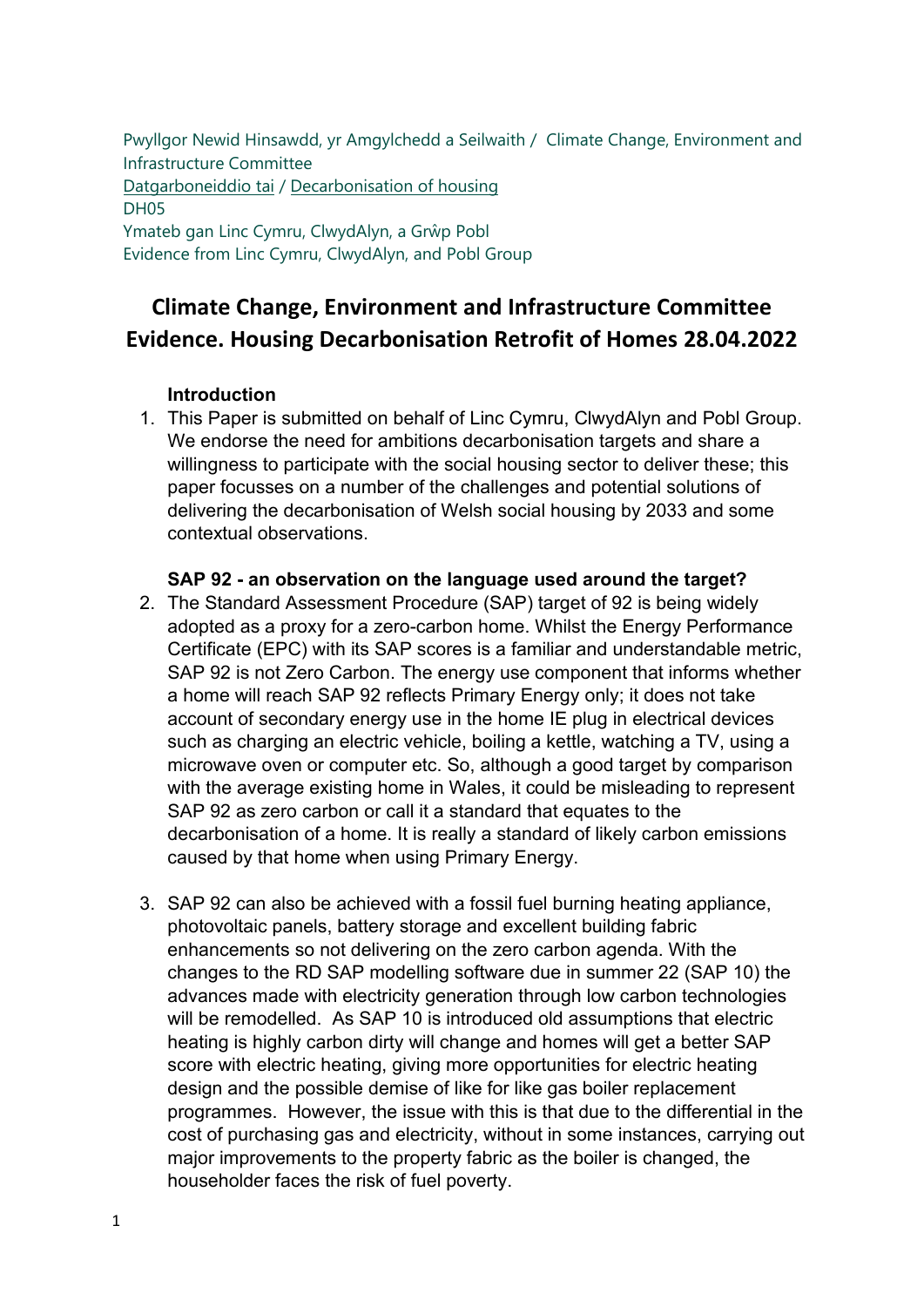- 4. SAP 92 takes no account of the *embodied* energy used to win raw materials, transport them to a manufacturing/processing plant, component manufacture, transport to site, energy used to construct the home and remove waste. Therefore, using materials and technologies that have travelled significant distances to retrofit a home to SAP 92, creates its own carbon footprint which whilst not classed as part of decarbonisation – nonetheless creates significant carbon impact. A solution is local sourcing of renewable products and labour and this may represent an opportunity for Unnos to invest in the manufacture of certain key products and technologies such as air source heat pumps, semiconductor chip technology or saw mills.
- 5. Reaching SAP 92 will also be uneconomical for a proportion of the oldest or non-traditionally constructed homes (34% of all homes in Wales were constructed pre-1919) that it makes little sense to make a disproportionate investment to push beyond say SAP 80 or 83 for these homes at this time. Carbon offsetting for the last 12 points or so could be an alternative approach to deliver value for money whilst decarbonising the stock.

## **Financing Decarbonisation**

- 6. The Welsh School of Architecture (WSA) indicate an average decarbonisation cost per home of approximately  $£18,445<sup>1</sup>$  $£18,445<sup>1</sup>$  $£18,445<sup>1</sup>$  to achieve SAP 92. This figure is now 2-3 years out of date. It was hoped that as the 'green economy' grows, material costs would reduce. However, recently with the perfect storm of energy cost rises, general inflation, the covid pandemic, material and staff shortages it could be some time before costs reduce. This will put significant pressure on delivering decarb measures within a shortened 10 year window.
- 7. We would recommend that energy efficiency / decarb measures be undertaken via an approach that maximises the life of existing components. As an example, if a gas fired boiler due to be replaced in 2028, is swapped for an air source heat pump (ASHP) instead of a replacement gas boiler, the cost of the gas boiler is deducted from the replacement ASHP to indicate the extra over cost only. The above WSA model lacks some practical challenges. If the home in our example is only 15 years old in 2028 it is true the boiler will be at the end of its theoretical design life but will often continue working for several more years adding value. Then there is the life of the radiators; in 2028 these are only 50% of the way through their predicted life cycle and substitution of an ASHP requires all the radiators to be replaced as they will be undersized for the ASHP to work effectively.
- 8. Not only does this generate a lot of waste from the disposal of functioning radiators and probably all the pipework as it is changed from a micro bore to a

<span id="page-1-0"></span> $1$  This figure is drawn from early findings of the stage 3 research by the Welsh School of Architecture (WSA) into decarbonising of the Welsh housing stock (work that was commissioned by the Welsh Government).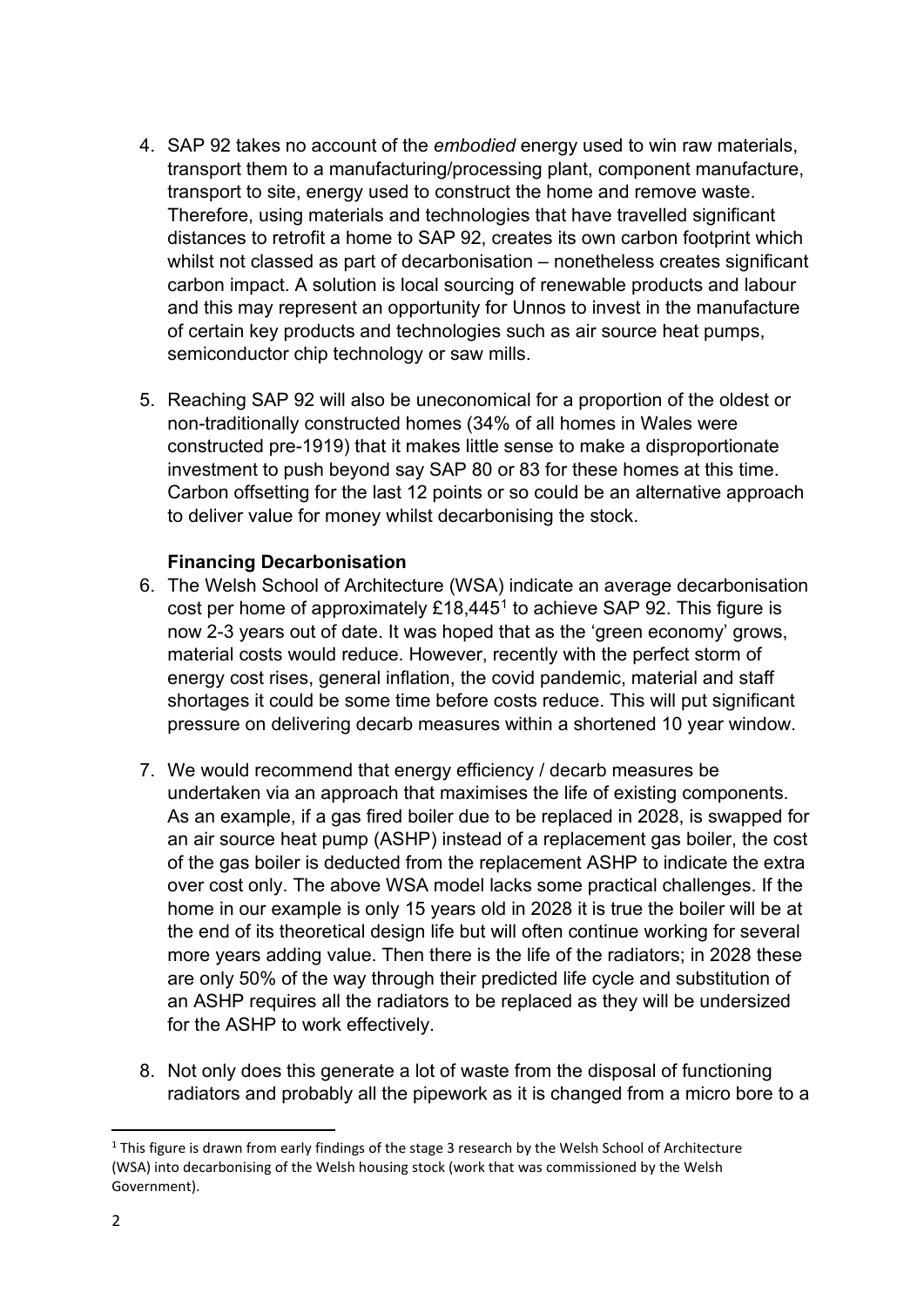mini bore system; but as a social landlord will have only depreciated 50% of the radiator and pipe costs so there is a negative impact to the income and expenditure account to the business – a trading loss and reduction of surplus/profit. With a decarbonisation programme on the scale and a timeline proposed (2033) many components such as windows, doors, wiring systems and roofs will be a long way away from the end of their economic life placing significant pressure on the income and expenditure account. [i](#page-8-0)

- 9. Staying with gas boiler by the 2028 example, this approach also puts pressure on programmes of work to ensure that the fabric is 'electric heating ready' by that date to ensure the resident isn't disadvantaged by the difference in electricity verses gas cost.
- 10.All the above will affect the health of the RSL's business. Social landlords use a Net Present Value (NPV) calculation to understand whether properties are a liability or an asset to the business. The NPV essentially measures the income received from rent over 30 years minus all costs such as repairs, financing costs, component replacements and management costs of the homes. If the rental income has a surplus at the end of 30 years then we have a profitable home; if not then we have a loss making home – and wide scale loss making homes can equal a loss making unsustainable business.
- 11.The net present value of homes without a large financial grant, will in many cases become net present negative over the life of the business plan. Simply knowing how much the cost of decarbonising the homes will be, having adequate materials and labour does not in itself mean the landlord can afford to carry out the works. There is also a further accounting challenge where our auditors may take the view that all our assets are impaired due to the cost to value ratio of the work versus the asset and this would significantly affect the balance sheet and loan covenants as well as RSLs ability to generate private finance.
- 12.Additionally, the cost of servicing and maintaining much of the decarbonisation technology has not been factored into current business plans. Insulation and draught stripping are generally fine, once installed needs little if any attention. Mechanical devices however need regular servicing, repair from time to time and have shorter life spans (PV inverters 15 years, ASHPs 15-18 years, mechanical ventilation 15 years etc). Once this is factored into business plans, budgets must be found. This aspect of decarbonisation cost is not included in the much-quoted average of £18,445 per home to decarbonise which is the one-off implementation cost only.
- 13.Existing UK energy efficiency grants are not particularly helpful to social landlords in Wales. Take the Energy Commitment Obligation 3 (ECO) grant funding, it is aimed at very poorly performing homes with EPC G, F and E. As most RSLs in Wales have improved their homes beyond SAP 65 (EPC D)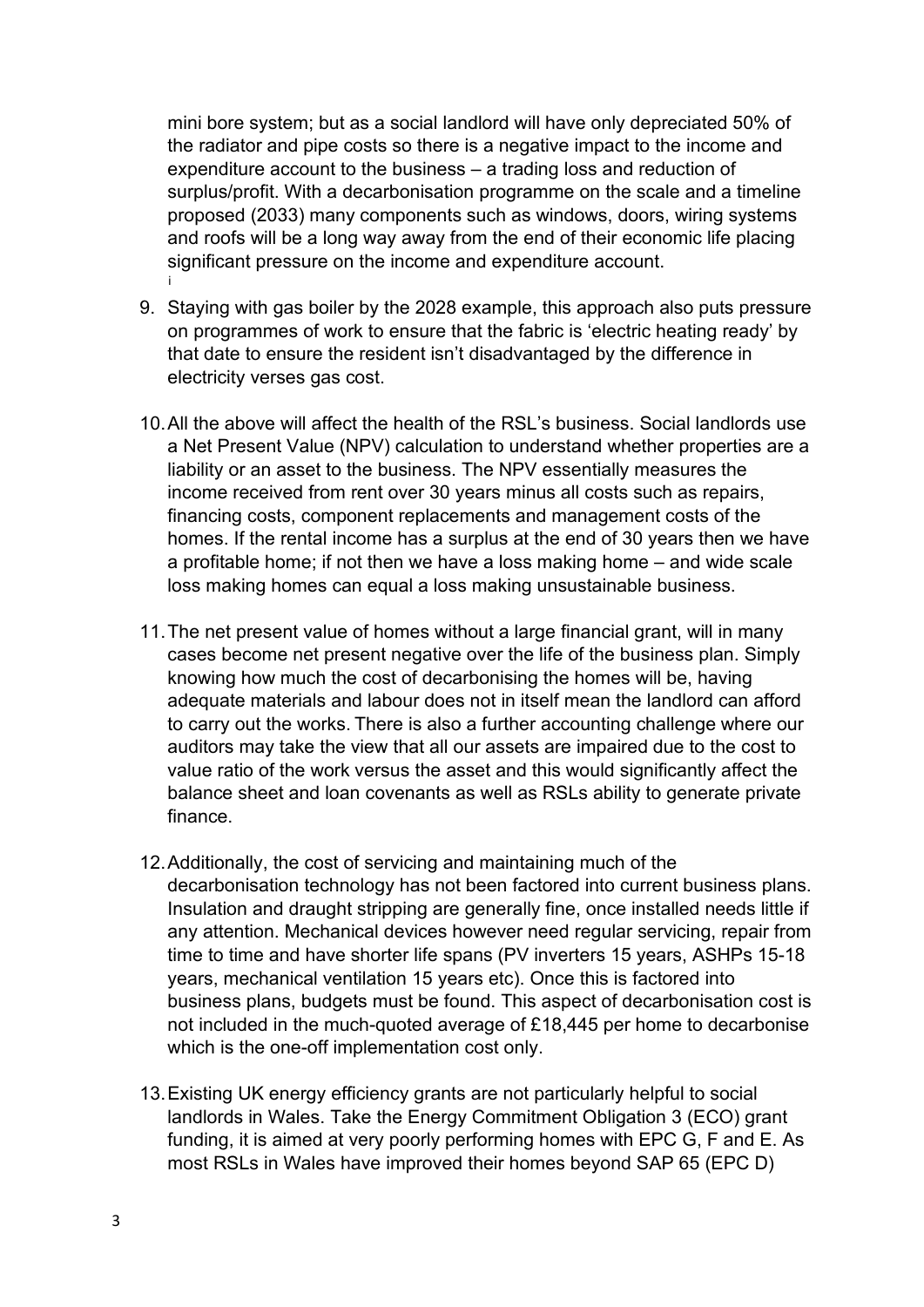only the Welsh private sector and English households will qualify to access the mainstream elements of these grants, despite our tenants paying for the grants via their electricity bills.

- 14.A key obstacle for RSLs raising loans to fund decarbonisation of homes is no financial return to the landlord to service, and in time, repay the loan. Without a rent formula that enables at least a proportion of the financial saving to be recouped by the landlord, it is difficult to invest at scale and pace.
- 15.If financial institutions see the cost of decarbonisation and the challenges RSL's face repaying loans we could see credit ratings drop making borrowing more expensive. Although the provision of VAT relief on Energy Efficiency Measures (EEM) is welcomed as it will help to reduce upfront costs, it is believed that reducing VAT simply removes one of many barriers. Further incentives will be required to stimulate the private sector.

#### **The unintended consequences of improvements and technology**.

- 16.With the installation of the ASHP in our above example, it will require a hot water storage cylinder; most homes today have a gas combination boiler that provides the heating and hot water so does not have a storage cylinder. Finding space for a storage cylinder is not always possible, especially in a one bedroomed flat with no loft space. Additionally, battery storage which will be an essential component for a Photovoltaic system is sizeable, often considered by the fire and rescue service as a fire hazard (necessitating a fire resisting cupboard on occasion), and again can be difficult to accommodate.
- 17.Some of our tenants have refused to have these sizeable *ugly* devices in their lounge (the only practical location in some apartments) as a last resort and necessitate the purchase a more expensive weather resistant external type of battery that due to cost must be housed in a secure cage in the garden. None of these additional costs appear in the £18,445 estimate above. There have also been ancillary costs coming to light from initial retrofits. Some tenants have concerns around new wiring being surface mounted in conduits and these being unsightly compared to the much more expensive (dust creating) alternative of embedding wiring in new plasterwork.
- 18.Next is the need to use ASHPs in a very different way to a gas fired boiler. These pumps operate at much lower temperatures and the heating in winter must be left on for approximately  $16 - 18$  hours a day; and the radiators only feel moderately warm. Householders have considerable difficulty accepting these new norms. With ASHP's there could also be the need to obtain planning permission for the installation of the heat pump due to the requirement for approvals if closer than 3 metres to the property boundary which again adds cost and potential delays. This is an understandable concern regarding the noise they generate reducing the enjoyment of neighbouring homes. A change to planning legislation to provide a blanket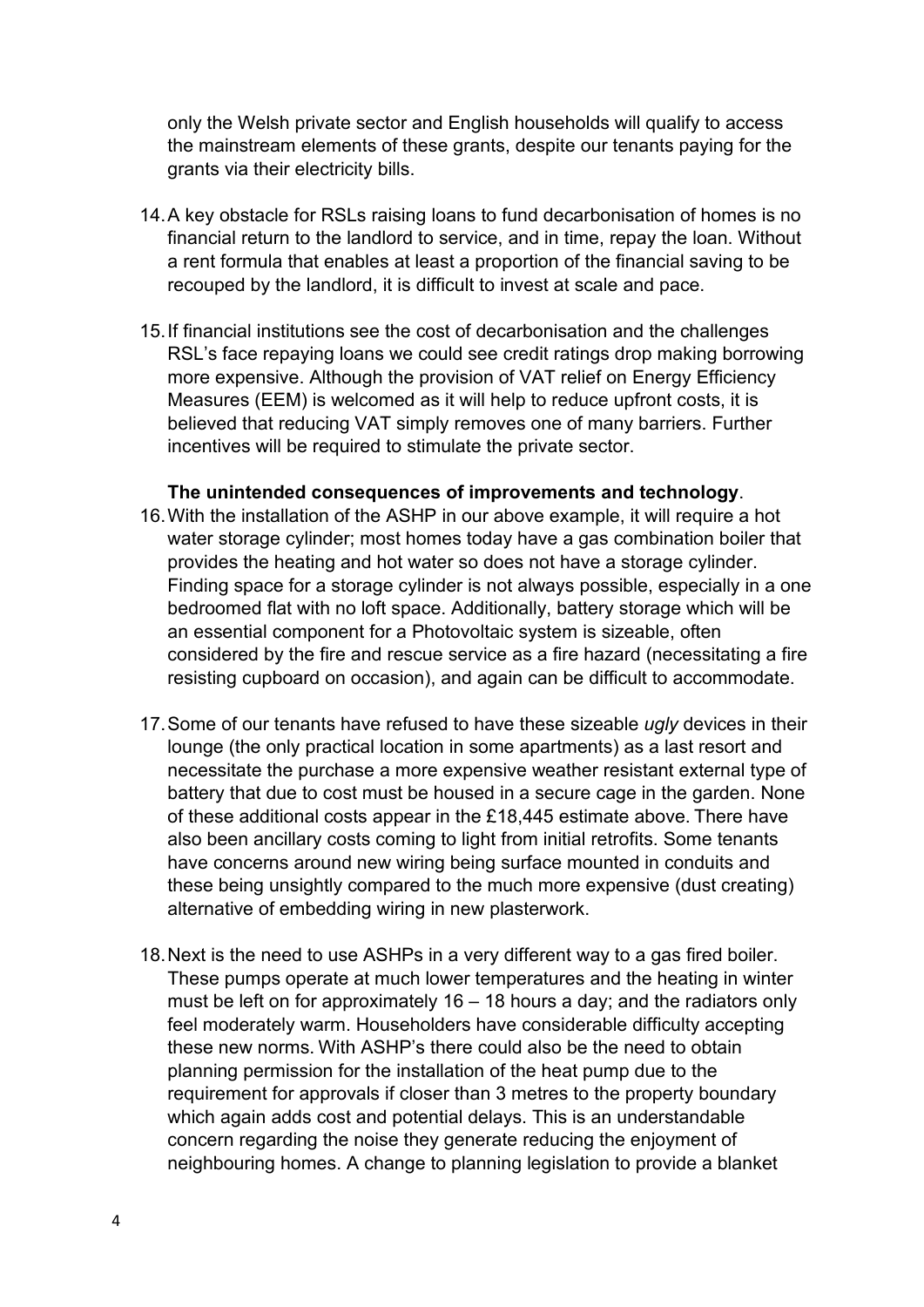exemption on side and rear elevations for heat pumps that do not exceed a specified (reasonable) sound level would be beneficial.

- 19.The inconvenient truth is that whilst we have resolved the technology of insulation and controlled ventilation for a fabric first approach; the renewable heat technology is somewhat still in its infancy. There are positive signs from mainland Europe where high temperature ASHPs are emerging that can replicate the temperatures for water that a gas boiler achieves but they work under higher pressure and are currently less efficient than the low temperature ASHPs in the UK. Hopefully technological advances will reduce this efficiency gap in time.
- 20.Although there are many benefits to retrofitting homes there can also be unintended consequences. Some works trigger the need for an electrical consumer unit replacement, or full rewiring of the home, and where laminate flooring needs to be lifted, lofts emptied of storage, decline due to the level of disruption tenants anticipate is common. We have needed to install storage platforms above the insulation in lofts to persuade tenants to allow a loft top up – costs not factored into the average of £18,445 per home to decarbonise.
- 21.Some tenants cite carbon reduction as an ambition of the Middle Classes; "we are just trying to survive; leave my gas alone" – not unreasonable given that for retrofit homes it is difficult to improve the building fabric sufficiently to compensate for the higher kWh unit rate of electricity to the kWh rate for gas, even taking account of the coefficient of performance of the heat pump; especially in winter.
- 22.In some situations, there are mixed tenures, either a terraced row of homes or block of apartments and undertaking a scheme such as external wall insulation becomes almost impossible unless someone is willing to pay the cost for a low-income private homeowner or a reluctant participant with other priorities.
- 23.A further challenge is carrying out retrofit work with the resident in-situ. Installation of internal wall insulation systems will cause great disruption to the existing resident as kitchen units and bathroom suites are removed from the walls. If this is to be left until such times as the property is void although reducing tenant disruption this could elongate the overall program, it would have an impact on void turnaround times, increasing rent loss and negatively impacting RSLs ability to generate a surplus to cover the issues identified above.
- 24.We also need to be mindful of how insulation works could cause some homes to overheat and potentially cause other issues such as condensation and mould growth if ventilation and moisture levels are imbalanced. Net zero carbon and 'air quality' are not always comfortable bedfellows. Research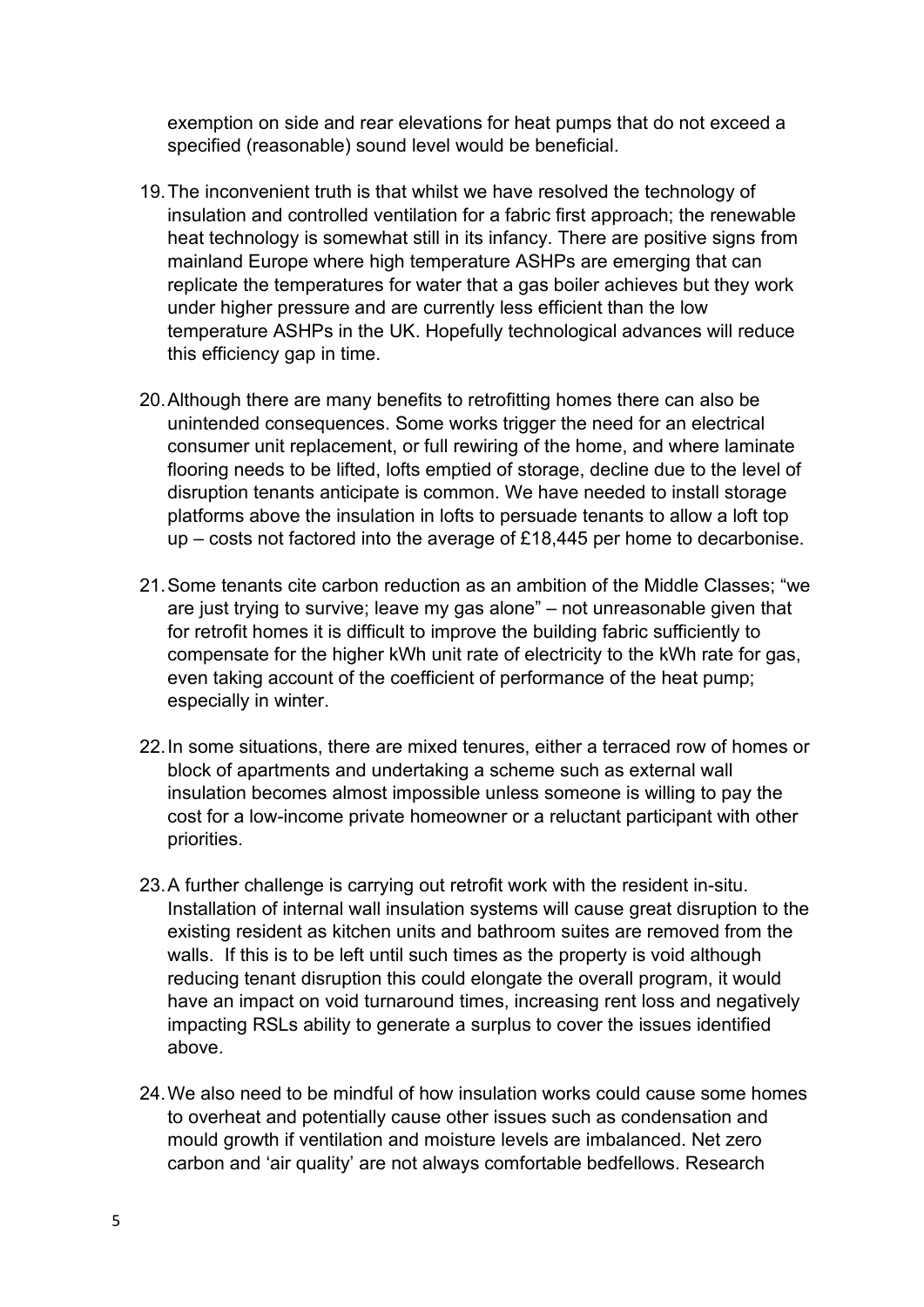shows how fresh clean air can help reduce respiratory related health issues, clean fresh air needs to be factored in to net zero challenge we can't just seal homes entirely. So draught exclusion (uncontrolled air infiltration) will often need to go hand in hand with the installation of a whole house mechanical ventilation unit (with or without heat recovery) – assuming there's room to fit it in. This means some measures if applied individually can be detrimental.

25.Intelligent Energy Systems reporting data back to the landlord (and under the Optimised Retrofit Programme (ORP) the Welsh Government) currently need a data card (SIMS) to work correctly. These devices are a prerequisite to receiving ORP grant but are only funded for 12 months after which the RSL or resident must fund the system. At £2 month x 12 months, £120,000 p/a for every 5000 homes an RSL owns.

#### **Residents voice and choice**

- 26.Reduction of energy bills will often be less than expected following retrofit for two reasons. Those on the lowest incomes will often have been underheating their homes – being barely comfortable for let's say £1400 per annum (a figure pre the current energy price spike). The improvements to the home's fabric will see many households take the benefit in comfort not a reduction in cash or carbon. IE still spend £1400 per annum but for the first time being comfortable.
- 27.Secondly, we need to influence and encourage change in the householder's behaviour by utilising the new technology appropriately and not for example removing a cardigan and slippers and turning the heating level up. We would also wish to see a reduction in the use of 'unregulated energy' to lower energy usage and reduce CO2 producing products. Perhaps more accessibility for those on lower incomes to highly efficient fridges, washing machines, kettles etc rather than buying less efficient second-hand appliances. Recognising that the current cost of living crisis will force many to just switch appliances off.

# **Regulatory Challenges**

28.The recently updated British energy security strategy, references Networks, Storage and Flexibility. Quite what this will deliver remains to be seen but social landlords are experience a particular problem relating to tariffs when creating 'Community energy Aggregation Schemes' IE where the excess electricity from homes with Photovoltaic systems and batteries on that estate wish to share the excess generated electricity between homes locally. As soon as we export the electricity it attracts all the Govt tariffs and network transport costs, significantly inflating the cost. The current regulations never envisaged local schemes of this nature, rather it is structured for someone in Lands' End selling their electricity into the grid and it being bought by someone in John O'Groats. A change to these Regulations will significantly assist reduce fuel poverty in local Welsh communities via such schemes.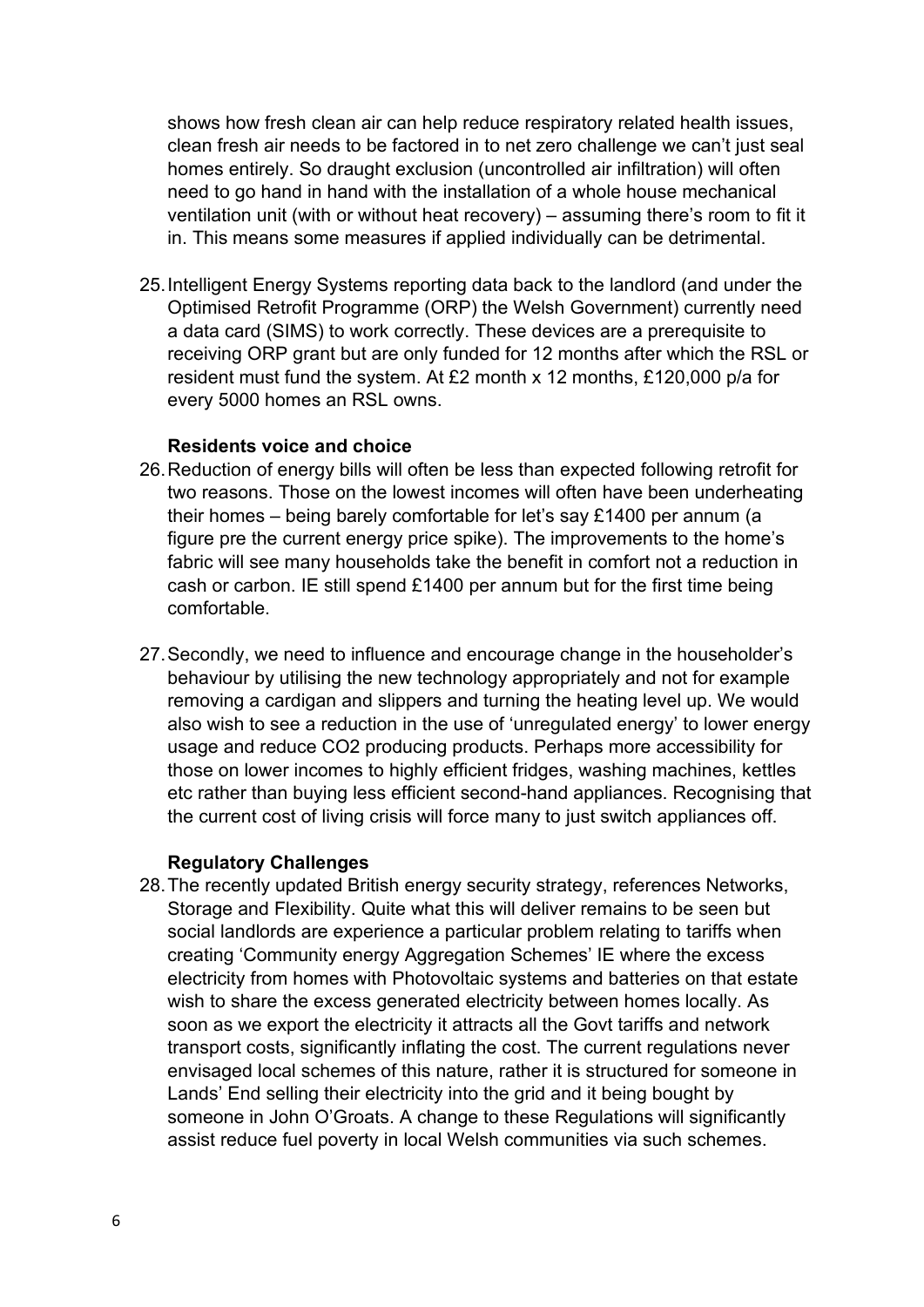#### **Inadequate Infrastructure**

- 29.Putting aside electric vehicle charging housing associations are finding Western Power Distribution stating that in many cases their infrastructure is old and unable to accommodate PV and ASHP systems. They are requiring housing associations to fund the replacement of Western Power Distribution substations and cables to homes. We have experienced them insisting we remove our single-phase wiring (the norm for domestic properties) and replace with new 3-phase wiring costing over £180,000 for one scheme of 40 homes. None of this cost is factored into the average of £18,445 per home to decarbonise.
- 30.As each home needs an intelligent energy system (IES) to help the householder and energy management company spot failings (such as the ASHP defaulting to run 100% on the emersion heater) we need SMART Meters in all homes. Currently as a landlord due to Ofgem Regulations we have to rely upon the tenant (customer of the energy company) to request the installation of new SMART Meter(s). Many refuse to do so. And where they do request a meter there are long delays by the energy companies to install them. It would be beneficial if this could be facilitated by Welsh Government to reinforce the importance of co-operation by providers.

## **Emerging technologies**

- 31.We do not know how quickly new materials and devices will be developed so avoiding a deep retrofit approach now for most property types will be a necessary approach to ensure a 'No Regrets' investment approach. The emerging high temperature ASHPs in mainland Europe is a perfect example of managing this challenge.
- 32.Will the heating system of choice be green hydrogen boilers, or ASHPs? Perhaps in 2033 we will look back and regret the charge made to install electrical heating systems. Certainly, the pathway to zero passport approach assists with this challenge; incremental improvements to specific housing archetypes over time will allow in part the embracing of new technological developments, however the shorter the final programme date the less these benefits can be embraced.

## **Supply Chain Challenges**

33.In parallel with the implementation of new technologies is the need for a highly trained workforce to maintain and repair the new devices. Decarbonisation at pace will be difficult without an adequately skilled workforce of sufficient size to meet demand. Get this equation wrong and we will see excessive costs as landlords fight to recruit and retain staff where there is a shortage of supply; or a waste of training for skills that remain unused if we have an oversupply years before it is needed.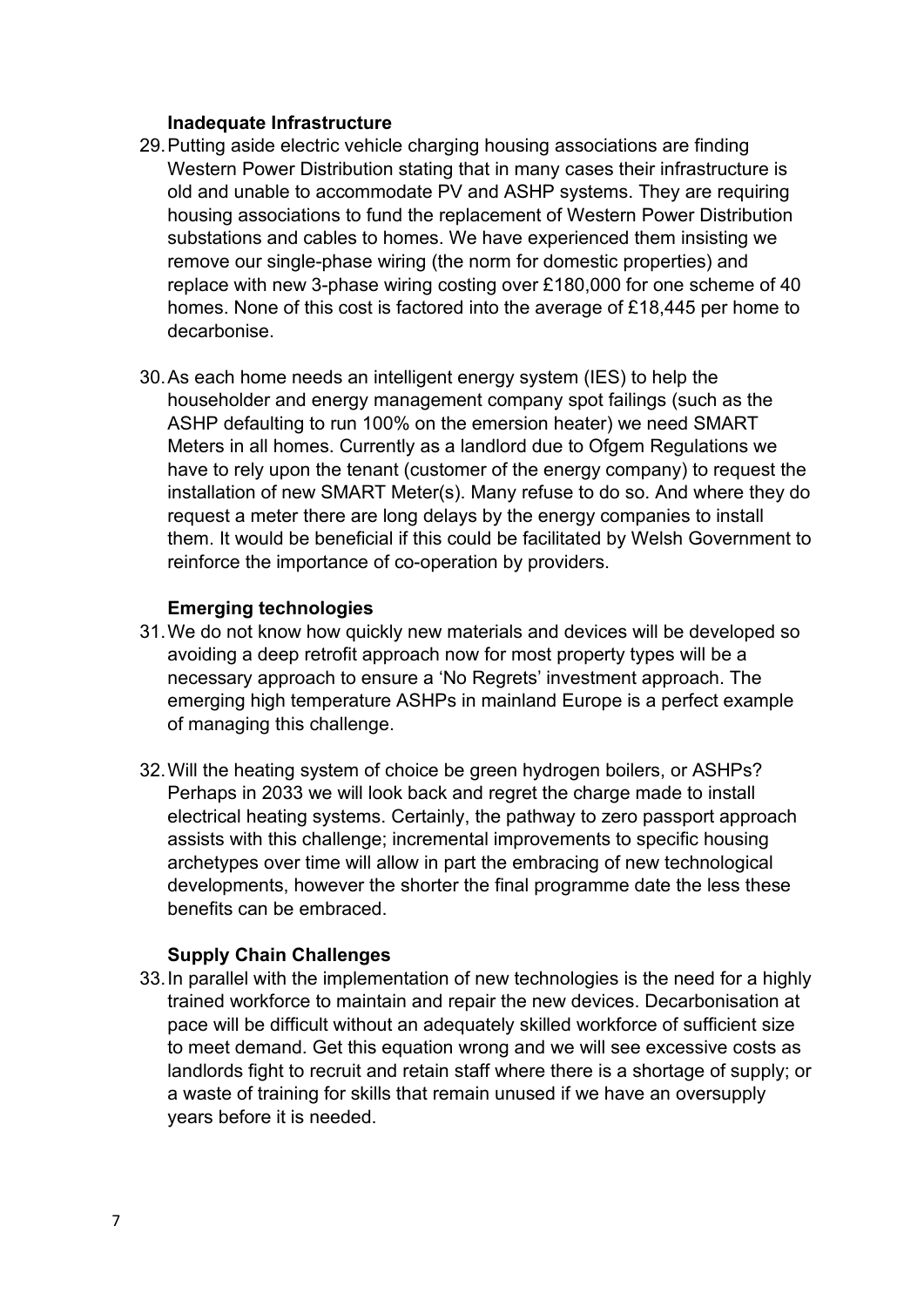- 34.In practical terms the World is emerging from Covid disruptions and is causing material shortages which in turn is delaying work and increasing cost. The microchip shortages that are much reported in relation to new car manufacture are the same factories that supply microchips for intelligent energy monitoring systems and boilers now on 12-week lead times. Some delays will be short lived once Covid absences from the workplace are a thing of the past but as the World rushes to decarbonise, using the same technologies, at the same time there is a real risk that a ready and willing social landlord will not be able to decarbonise at the pace planned due to a world shortage of products needed. This also presents a unique opportunity for Wales to develop the manufacturing basis to serve not only the localised market but also a global one. It would be helpful to understand the inward investments team approach to this area of the market to make sure there is alignment between government priorities and lever as much value from the decarb programme for the Country.
- 35.A further supply chain challenge specifically relates to adopting PAS 2035 when access grants, it is an extremely complex and detailed approach. Certainly, some rigour is needed with the design and implementation of decarbonisation but the additional resource and cost implications, not only for RSLs but within the supply chain is significant. Whether a 'PAS 2035 lite' version can be used is worthy of exploration.

#### **Disposal of difficult to treat housing**

- 36.Almost all social landlords will own some homes that are so expensive to decarbonise and potentially in lower demand areas that the decision point of investing £40k - £70k to decarbonise will raise the disposal question. Some of these homes have a low 'Existing Use Value' and disposal will realise a significant capital receipt for reinvestment in reprovision.
- 37.Disposal could for some locations attract private owners who have the financial means and desire to decarbonise the home; for other less desirable homes that fall into the private rented sector there may be little improvement beyond that required by the Minimum Energy Efficiency Standard (MEES).
- 38.Perhaps a more tailored, socially driven, disposal methodology, where each asset is evaluated, and where suitable, upgraded to provide good quality homes for first home buyers and other end users is required. This approach would however require significant grant as such improvements can equate to 70%+ of the property's existing value and is uneconomical for social landlords to fund.
- 39.In our view, we must also think of replacement homes as an important part of the solution. Using the proceeds to develop new homes means that we can improve and evolve our asset base to become younger, less costly to